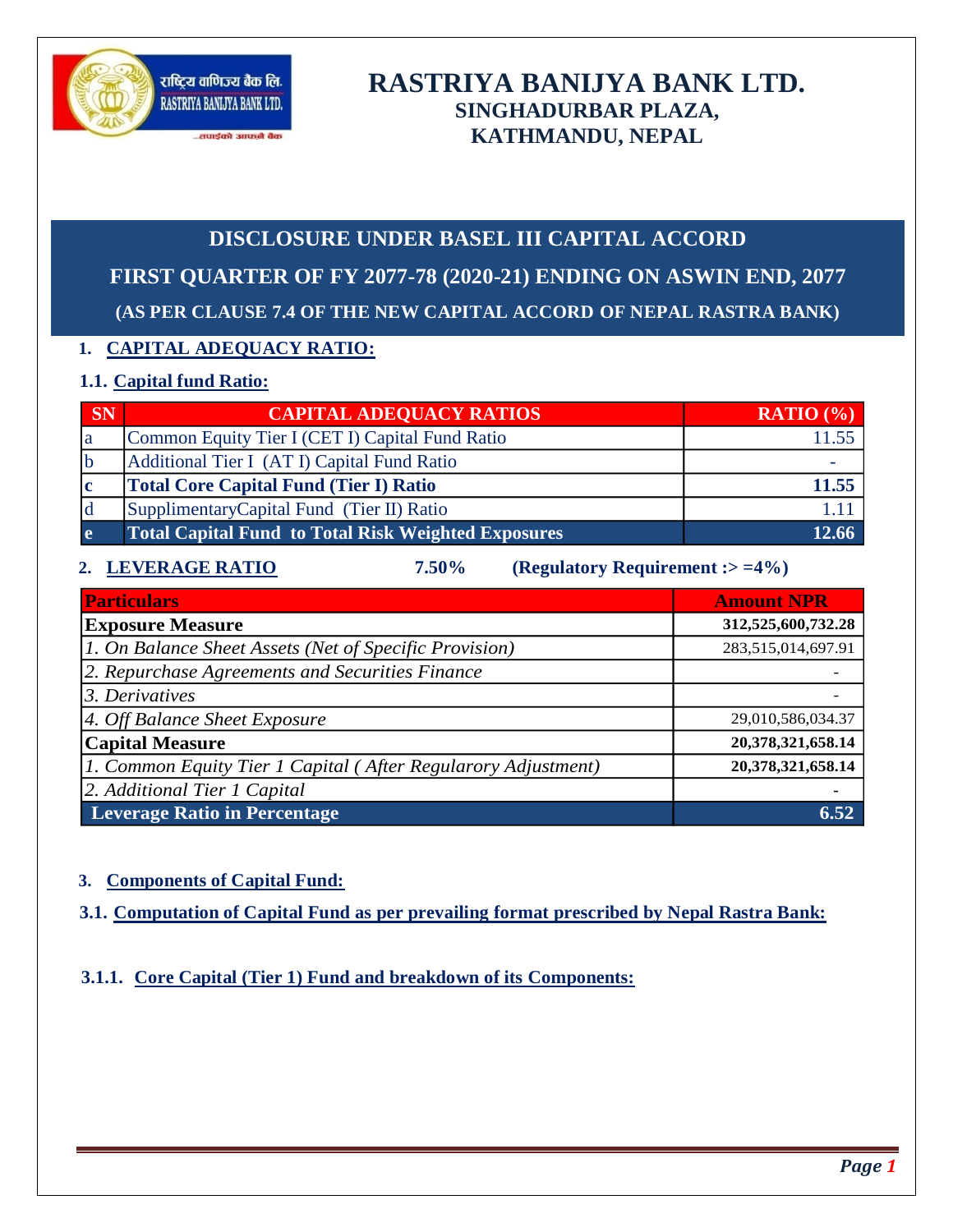|              |                                                                        |                       | <b>AMOUNT NPR</b>      |  |  |  |
|--------------|------------------------------------------------------------------------|-----------------------|------------------------|--|--|--|
| <b>SN</b>    | <b>COMMON EQUITY TIER I (CET I) CAPITAL FUND</b>                       | <b>Current Period</b> | <b>Previous Period</b> |  |  |  |
| a            | Paid up Equity Share Capital                                           | 9,004,795,700.00      | 9,004,795,700          |  |  |  |
| b            | <b>Equity Share Premium</b>                                            |                       |                        |  |  |  |
| $\mathbf{c}$ | <b>Proposed Bonus Equity Shares</b>                                    |                       |                        |  |  |  |
| $\mathbf d$  | <b>Statutory General Reserves</b>                                      | 9,069,415,340.60      | 9,069,415,341          |  |  |  |
| e            | <b>Retained Earnings</b>                                               | 1,462,761,223.36      | (3,040,829,963)        |  |  |  |
| $\mathbf f$  | Un-audited current year cumulative profit/(loss)                       | 829, 245, 339. 28     | 4,452,533,717          |  |  |  |
| g            | <b>Capital Redemption Reserves</b>                                     |                       |                        |  |  |  |
| $\mathbf h$  | Capital Adjustment Reserves(Capital Reserve Fund created               | 481,195,652.93        | 481,195,653            |  |  |  |
| i            | <b>Dividend Equalisation Reserves</b>                                  |                       |                        |  |  |  |
|              | <b>Other free Reserves</b>                                             | 5,500,000.00          | 5,500,000              |  |  |  |
| k            | Less: Goodwill                                                         |                       |                        |  |  |  |
|              | Less: Intangible Assets                                                | 64,190,870.24         | 54,711,676             |  |  |  |
| m            | <b>Less: Deferred Tax Assets</b>                                       |                       |                        |  |  |  |
| $\mathbf n$  | <b>Less: Fiticious Assets</b>                                          |                       |                        |  |  |  |
| $\Omega$     | Less: Investment in equity of Licensed Financial Intitutions           |                       |                        |  |  |  |
| D.           | Less: Investment in equity of institutions with Financial Interests    | 242,858,000.00        | 242,858,000            |  |  |  |
| $\mathsf{q}$ | Less: Investment in equity of institutions in excess of the limits     | 167, 542, 727. 79     | 167,542,728            |  |  |  |
| $r_{\rm}$    | Less: Investments arising out of Underwriting Commitments              |                       |                        |  |  |  |
| S.           | Less: Reciprocal crossholdings                                         |                       |                        |  |  |  |
| t            | Less: Purchase of Land and Buildings in excess of limit and unutilized |                       |                        |  |  |  |
| u.           | Less: Cash Flow Hedge                                                  |                       |                        |  |  |  |
| $\mathbf{V}$ | <b>Less: Defined Benefit Pension Assets</b>                            |                       |                        |  |  |  |
| W            | Less: Unrecognized Defined Benefit Pension Liabilities                 |                       |                        |  |  |  |
| $\mathbf{X}$ | <b>Less: Other Deductions</b>                                          |                       |                        |  |  |  |
|              | <b>Adjustment under Pillar II</b>                                      |                       |                        |  |  |  |
|              | Less: Shortfall in Provision (6.4a 1)                                  |                       |                        |  |  |  |
|              | Less: Loans and Facilities extended to Related Parties and Restricted  |                       |                        |  |  |  |
|              | Lendings (6.4a 2)                                                      |                       |                        |  |  |  |
|              | TOTAL COMMON EQUITY TIER I (CET I) CAPITAL FUND                        | 20,378,321,658.14     | 19,507,498,043.82      |  |  |  |

# **3.1.2. Additional Tier I Capital Fund and breakdown of its Components:**

| <b>SN</b> | ADDITIONAL TIER I (AT) CAPITAL FUND               | <b>AMOUNT NPR</b>     |                        |  |  |
|-----------|---------------------------------------------------|-----------------------|------------------------|--|--|
|           |                                                   | <b>Current Period</b> | <b>Previous Period</b> |  |  |
|           | Perpetual Non-cumulative Preference Share Capital |                       |                        |  |  |
|           | <b>Perpetual Debt Instruments</b>                 |                       |                        |  |  |
|           | <b>Stock Premium</b>                              |                       |                        |  |  |
|           | <b>TOTALADDITIONAL TIER I (AT I) CAPITAL FUND</b> |                       |                        |  |  |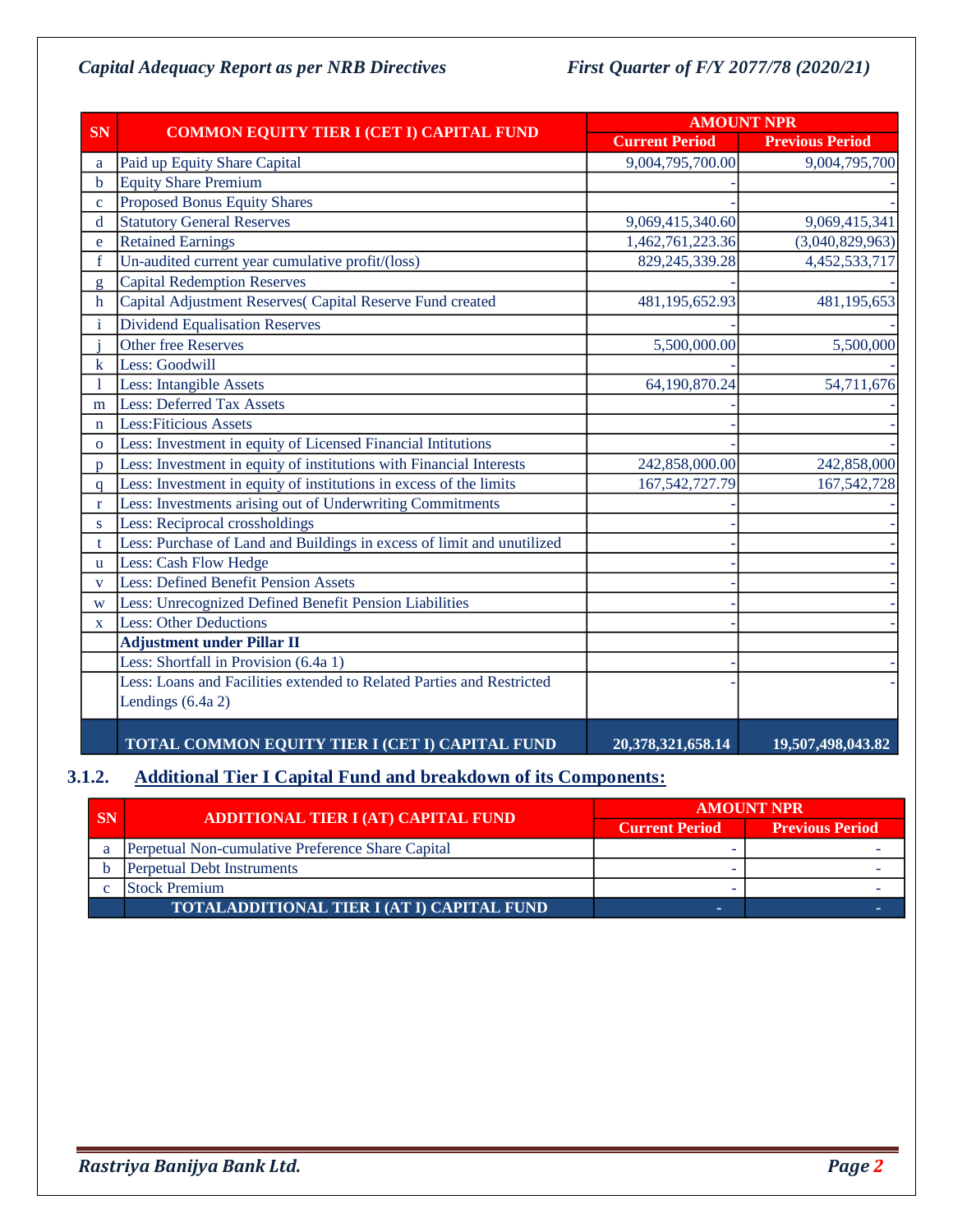# **3.1.3. Supplementary (Tier 2) Capital and breakdown of its Components:**

|              |                                                |                       | <b>AMOUNT NPR</b>      |
|--------------|------------------------------------------------|-----------------------|------------------------|
| <b>SN</b>    | SUPPLIMENTARY (TIER II) CAPITAL FUND           | <b>Current Period</b> | <b>Previous Period</b> |
| a            | Cumulative and/or Redeemable Preference Shares |                       |                        |
|              | Sub-ordinated Term Debt                        |                       |                        |
|              | <b>Hybrid Capital Instruments</b>              |                       |                        |
| d            | <b>Stock Premium</b>                           |                       |                        |
| e            | <b>General Loan Loss Provision</b>             | 934,668,728.16        | 1,384,127,749          |
|              | <b>Exchange Equalization Reserve</b>           | 97,319,665.62         | 97,319,666             |
| $\mathbf{g}$ | <b>Investment Adjustment Reserve</b>           |                       |                        |
|              | <b>Asset Revaluation Reserve</b>               | 21,542,001.00         | 29,907,763             |
|              | <b>Other Reserves</b>                          | 45,111,656.00         | 13,940,748             |
|              | TOTAL SUPPLIMENTARY (TIER II) CAPITAL FUND     | 1,098,642,050.78      | 1,525,295,926.43       |

# **3.1.4. Total Capital Fund:**

| <b>SN</b>   | <b>CAPITAL FUNDS</b>                      | <b>AMOUNT NPR</b>     |
|-------------|-------------------------------------------|-----------------------|
| <b>l</b> a  | Common Equity Tier I Capital Fund (CET I) | 20, 378, 321, 658. 14 |
| b           | Additional Tier I Capital Fund (AT I)     |                       |
| $ {\bf c} $ | <b>Total Core Capital Fund (Tier I)</b>   | 20, 378, 321, 658. 14 |
| ld          | Supplimentary Capital Fund (Tier II)      | 1,963,829,420.83      |
| e           | Total Capital Fund (Tier $I + Tier II$ )  | 22, 342, 151, 078. 98 |

# **3.1.5. Detailed information about the Subordinated Term Debts with information on the outstanding amount, maturity, and amount raised during the year and amount eligible to be reckoned as capital funds:** Not applicable

## **3.2. Total qualifying capital fund: NRS. 22,342,151,078.98**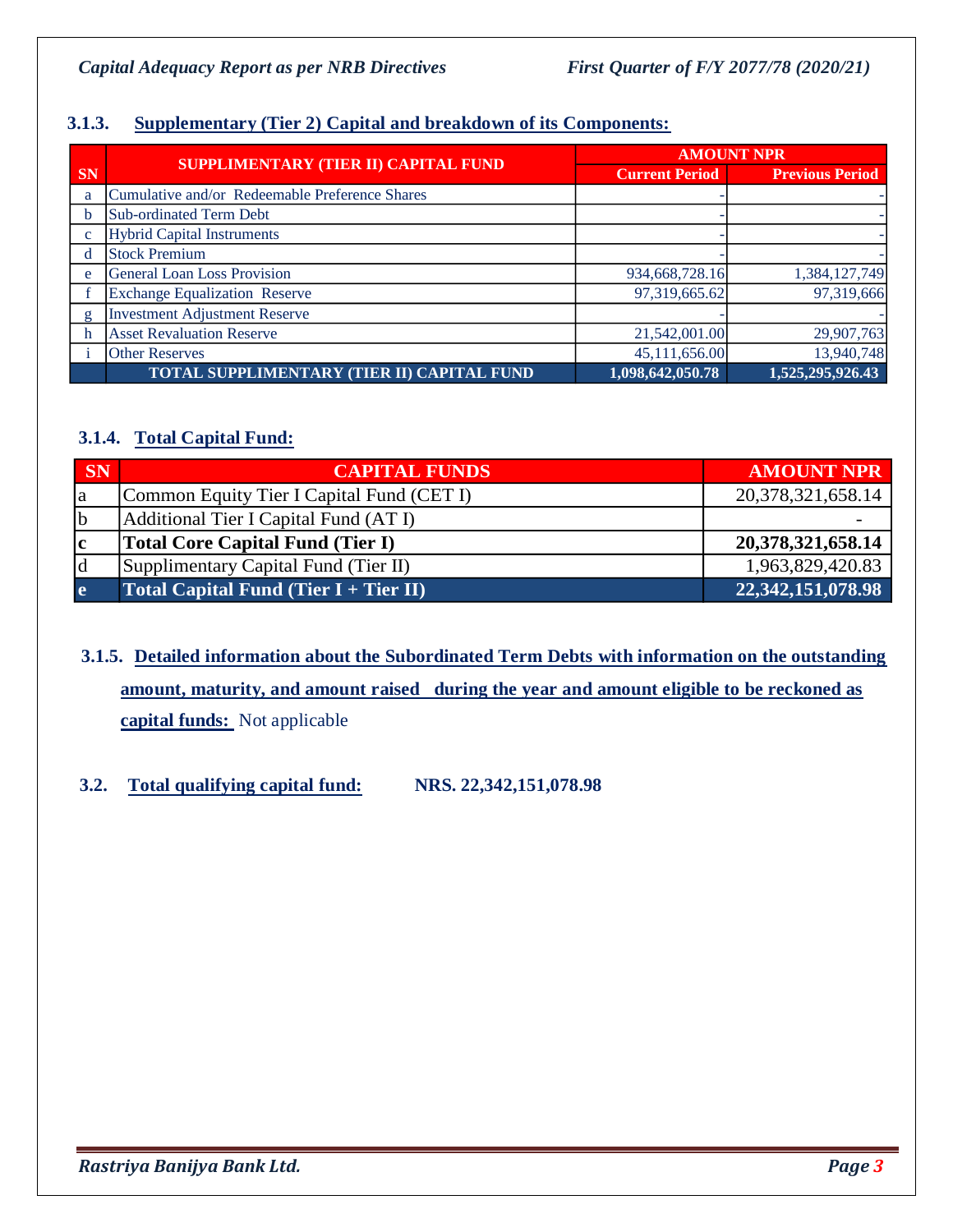# **4. Risk weighted exposures for Credit Risk, Operational Risk and Market Risk**

|              |                                                                        |                       | <b>AMOUNT NPR</b>      |
|--------------|------------------------------------------------------------------------|-----------------------|------------------------|
| <b>SN</b>    | <b>RISK WEIGHTED EXPOSURES</b>                                         | <b>Current Period</b> | <b>Previous Period</b> |
| a            | <b>Credit Risk</b>                                                     | 142,489,935,576.81    | 138,804,482,618        |
| <sub>h</sub> | <b>Operational Risk</b>                                                | 20,782,306,398.92     | 13,987,604,394         |
| $\mathbf{C}$ | <b>Market Risk</b>                                                     | 199,125,061.94        | 448,769,488            |
|              | <b>Adjustment under Pillar II</b>                                      |                       |                        |
|              | Add: 4 % of the total Risk Weighted Exposures for unsatisfactory       | 6,538,854,681.51      | 6,129,634,260          |
|              | overall risk management policies and procedures (6.4a 9)               |                       |                        |
|              | Add: % oTotal Deposit RWE due to insufficient Liquid Assets (6.4a      |                       |                        |
|              | 6)                                                                     |                       |                        |
|              | Add: 4% of Gross total Income of Previous Financial Year for           | 6,483,345,234.56      | 3,191,617,967          |
|              | Inadequate Operational Risk Management Process(6.4a 7)                 |                       |                        |
|              | Total Risk Weighted Exposures (After Banks adjustment of Pillar<br>II) | 176,493,566,953.74    | 162,562,108,726.94     |

# **5. Risk Weighted Exposures under each of 11 categories of Credit Risk:**

| <b>SN</b> | <b>PARTICULARS</b>                      | <b>AMOUNT NPR</b>     |                        |  |
|-----------|-----------------------------------------|-----------------------|------------------------|--|
|           |                                         | <b>Current Period</b> | <b>Previous Period</b> |  |
|           | Claims on govt. and central bank        |                       |                        |  |
| 2         | Claims on other official entities       |                       |                        |  |
| 3         | Claims on banks                         | 1,986,123,982.48      | 995,222,631            |  |
| 4         | Claims on corporate and securities firm | 52,516,872,446.27     | 53,974,345,557         |  |
| 5         | Claims on regulatory retail portfolio   | 45,952,548,980.72     | 45,864,309,208         |  |
| 6         | Claim secured by residential properties | 7,747,722,478.56      | 7,535,075,148          |  |
|           | Claims secured by commercial real state | 1,999,401,415.14      | 1,609,621,669          |  |
| 8         | Past due claims                         | 2,310,724,197.16      | 2,284,670,679          |  |
| 9         | High risk claims                        | 3,921,954,528.41      | 4,693,959,429          |  |
| 10        | Other assets                            | 12,920,275,048.07     | 12,977,194,617         |  |
| 11        | <b>Off Balance sheet items</b>          | 13,134,312,500.00     | 8,870,083,680          |  |
|           | <b>Total</b>                            | 142,489,935,576.81    | 138,804,482,618.10     |  |

# **6. Credit Risk Exposure Calculation Table**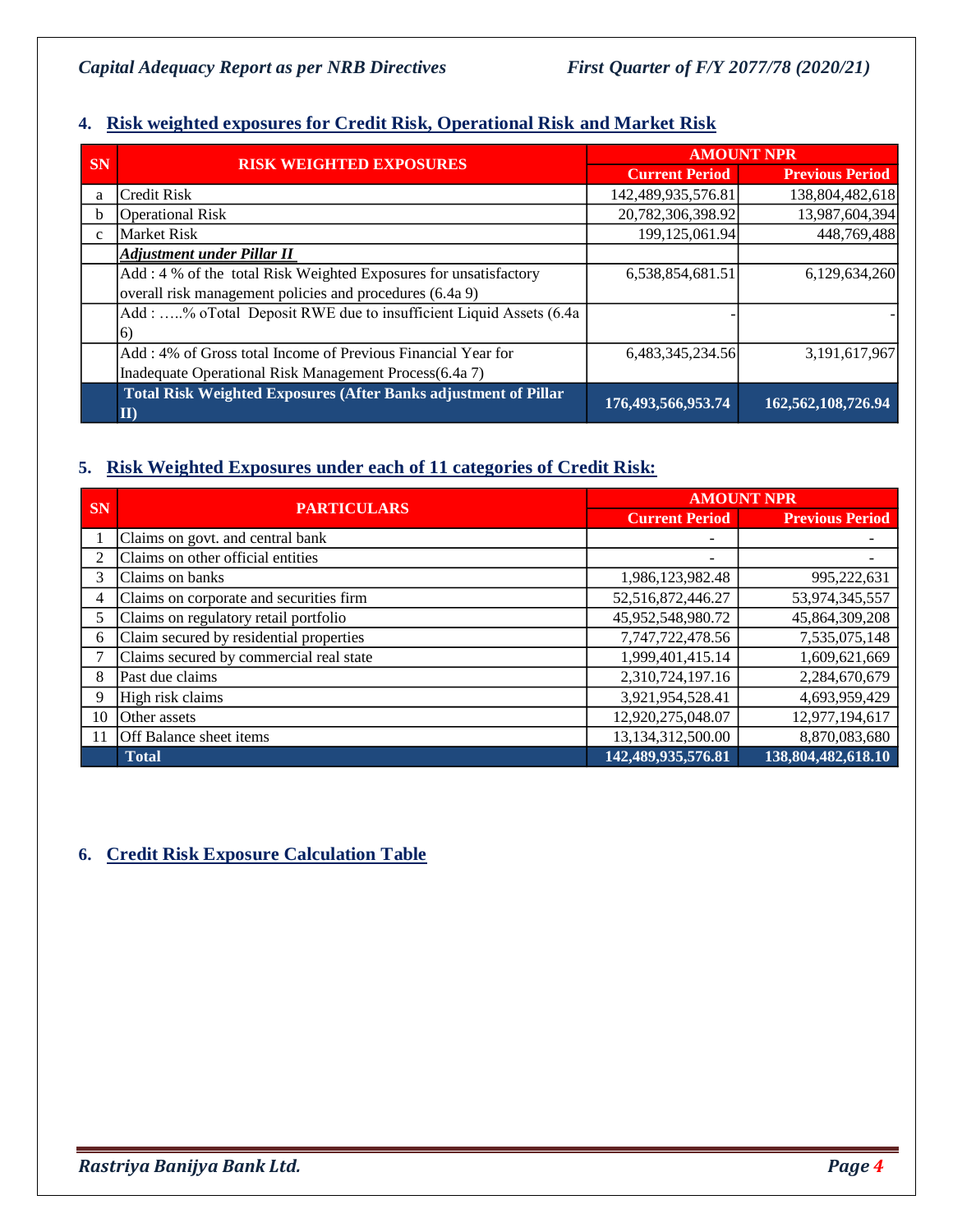| <b>ASSETS</b><br>Specific<br><b>Risk Weighted</b><br><b>Eligible CRM</b><br><b>Book Value</b><br><b>Net Amount</b><br><b>Risk Weight</b><br><b>Provision</b><br><b>Exposures</b><br>$(f) = (d)*(e)$<br><b>On Balance Sheet Transactions</b><br>(b)<br>$(d)=(a)-(b)-(c)$<br>(a)<br>(c)<br>(e)<br>Cash Balance<br>5,518,578,655<br>5,518,578,655<br>0%<br>$\overline{\phantom{a}}$<br>٠<br>Balance with Nepal Rastra Bank (NRB)<br>27,845,407,398<br>27,845,407,398<br>0%<br>$\mathcal{L}$<br>$\mathcal{L}_{\mathcal{A}}$<br>$\sim$<br>Gold<br>0%<br>$\overline{\phantom{a}}$<br>$\sim$<br>Investments in Government of Nepal Bonds<br>78,082,722,189<br>78,082,722,189<br>0%<br>$\mathcal{L}_{\mathcal{A}}$<br>$\overline{a}$<br>$\sim$<br>All Claims on Government of Nepal<br>4,594,616,682<br>4,594,616,682<br>0%<br><b>Investments in NRB Bonds</b><br>0%<br>$\sim$<br>$\overline{a}$<br>$\sim$<br>All Claims on Nepal Rastra Bank<br>0%<br>÷<br>$\sim$<br>$\sim$<br>$\sim$<br>$\sim$<br>Claims on Foreign Government and Central Banks (ECA rating 0-1)<br>0%<br>$\overline{\phantom{a}}$<br>$\overline{\phantom{a}}$<br>$\sim$<br>$\overline{a}$<br>$\sim$<br>20%<br>Claims on Foreign Government and Central Banks (ECA rating 2)<br>٠<br>٠<br>$\overline{\phantom{a}}$<br>٠<br>50%<br>Claims on Foreign Government and Central Banks (ECA rating 3)<br>$\mathcal{L}$<br>$\mathcal{L}$<br>$\overline{a}$<br>$\overline{a}$<br>$\mathcal{L}$<br>Claims on Foreign Government and Central Banks (ECA rating 4 - 6)<br>100%<br>÷<br>$\overline{a}$<br>$\overline{a}$<br>$\overline{\phantom{a}}$<br>$\sim$<br>Claims on Foreign Government and Central Banks (ECA rating 7)<br>150%<br>$\overline{\phantom{a}}$<br>$\overline{\phantom{a}}$<br>٠<br>$\sim$<br>$\sim$<br>Claims on BIS, IMF, ECB,EC and Multilateral Development Banks<br>0%<br>$\overline{a}$<br>$\overline{a}$<br>$\overline{\phantom{a}}$<br>٠<br>٠<br>Claims on Other Multilateral Development Banks<br>0%<br>$\sim$<br>$\overline{a}$<br>$\overline{a}$<br>$\overline{a}$<br>$\overline{a}$<br>Claims on Public Sector Entities (ECA rating 0-1)<br>20%<br>$\overline{a}$<br>$\sim$<br>$\sim$<br>$\sim$<br>$\sim$<br>Claims on Public Sector Entities (ECA rating 2)<br>50%<br>$\sim$<br>Claims on Public Sector Entities (ECA rating 3-6)<br>100%<br>1,359,352,263<br>74,700,580<br>1,284,651,683<br>1,284,651,683<br>$\sim$<br>150%<br>Claims on Public Sector Entities (ECA rating 7)<br>$\sim$<br>$\sim$<br>Claims on Domestic Banks that fulfill Capital Adequacy Requirement<br>3,022,250,005<br>3,022,250,005<br>20%<br>604,450,001<br>$\overline{a}$<br>$\mathcal{L}$<br>Claims on Domestic Banks that do not fulfill Capital Adequacy<br>Requirement<br>100%<br>Claims on Foreign Banks (ECA rating 0-1)<br>20%<br>$\mathcal{L}$<br>$\mathcal{L}$<br>$\mathcal{L}$<br>$\sim$<br>÷<br>50%<br>Claims on Foreign Banks (ECA rating 2)<br>$\sim$<br>$\mathcal{L}$<br>$\mathcal{L}$<br>$\mathcal{L}$<br>Claims on Foreign Banks (ECA rating 3-6)<br>55,813,872<br>100%<br>1,437,487,854<br>1,381,673,981<br>1,381,673,981<br>٠<br>Claims on Foreign Banks (ECA rating 7)<br>150%<br>$\overline{\phantom{a}}$<br>$\sim$<br>÷<br>$\sim$<br>Claims on Foreign Banks established in SAARC Region with buffer<br>capital of 1% over the regulatory requirement of their country<br>20%<br>51,232,220,764<br>51,232,220,764<br>51,232,220,764<br>Claims on Domestic Corporates<br>100%<br>$\overline{\phantom{a}}$<br>$\overline{\phantom{a}}$<br>Claims on Foreign Corporates (ECA rating 0-1)<br>20%<br>٠<br>$\overline{\phantom{a}}$<br>$\sim$<br>٠<br>Claims on Foreign Corporates (ECA rating 2)<br>50%<br>÷,<br>$\overline{a}$<br>$\sim$<br>100%<br>Claims on Foreign Corporates (ECA rating 3 -6)<br>$\overline{\phantom{a}}$<br>$\sim$<br>$\mathcal{L}$<br>$\sim$<br>$\sim$<br>Claims on Foreign Corporates (ECA rating 7)<br>150%<br>٠<br>٠<br>Regulatory Retail Portfolio (Not Overdue)<br>75,758,897,052<br>75%<br>14,488,831,744<br>61,270,065,308<br>45,952,548,981<br>÷.<br>Regulatory Retail Portfolio Except for Granularity<br>100%<br>٠<br>Claims Secured by Residential Properties<br>12,749,544,481<br>12,749,544,481<br>60%<br>7,649,726,689<br>$\mathcal{L}_{\mathcal{A}}$<br>$\mathcal{L}_{\mathcal{A}}$<br>Claims not fully Secured by Residential Properties<br>150%<br>$\overline{\phantom{a}}$<br>$\overline{\phantom{a}}$<br>Claims Secured by Residential Properties (Overdue)<br>97,995,790<br>207,052,306<br>109,056,517<br>100%<br>97,995,790<br>$\mathcal{L}$<br>Claims Secured by Commercial Real Estate<br>1.999.401.415<br>1.999.401.415<br>100%<br>1,999,401,415<br>$\overline{\phantom{a}}$<br>Past due Claim (Except for claims secured by Residetial Properties)<br>6,188,354,356<br>4,647,871,558<br>1,540,482,798<br>150%<br>2,310,724,197<br>$\mathcal{L}$<br>High Risk Claims<br>2,614,636,352<br>2,614,636,352<br>3,921,954,528<br>150%<br>$\sim$<br>3,568,122,408<br>3,568,122,408<br>3,568,122,408<br>Lending against securities<br>100%<br>$\mathcal{L}_{\mathcal{A}}$<br>$\sim$<br>Investments in Shares and Capital Instruments of company listed in Stock<br>Exchange<br>100%<br>2,511,400,023<br>1,294,173,883<br>1,217,226,140<br>1,217,226,140<br>$\overline{a}$<br>Investments in Shares and Capital Instruments of company not listed in<br><b>Stock Exchange</b><br>21,886,200<br>16,533,200<br>5,353,000<br>150%<br>8,029,500<br>Employee Loans secured by residnetial properties<br>3,796,698,572<br>3,796,698,572<br>50%<br>1.898.349.286<br>$\overline{\phantom{a}}$<br>$\overline{\phantom{a}}$<br>Interest Receivable/Claims on Government securities<br>882,154,854<br>882,154,854<br>0%<br>$\overline{a}$<br>$\mathcal{L}$<br>117,290,954<br>Cash and Other transit items in receivable<br>121,800,029<br>4,509,075<br>23,458,191<br>20%<br>$\sim$<br>Other Assets<br>18,722,769,830<br>12,517,680,306<br>6,205,089,524<br>100%<br>6,205,089,524<br>$\sim$ | 2077 Ashwin |  |  |  |                    |
|--------------------------------------------------------------------------------------------------------------------------------------------------------------------------------------------------------------------------------------------------------------------------------------------------------------------------------------------------------------------------------------------------------------------------------------------------------------------------------------------------------------------------------------------------------------------------------------------------------------------------------------------------------------------------------------------------------------------------------------------------------------------------------------------------------------------------------------------------------------------------------------------------------------------------------------------------------------------------------------------------------------------------------------------------------------------------------------------------------------------------------------------------------------------------------------------------------------------------------------------------------------------------------------------------------------------------------------------------------------------------------------------------------------------------------------------------------------------------------------------------------------------------------------------------------------------------------------------------------------------------------------------------------------------------------------------------------------------------------------------------------------------------------------------------------------------------------------------------------------------------------------------------------------------------------------------------------------------------------------------------------------------------------------------------------------------------------------------------------------------------------------------------------------------------------------------------------------------------------------------------------------------------------------------------------------------------------------------------------------------------------------------------------------------------------------------------------------------------------------------------------------------------------------------------------------------------------------------------------------------------------------------------------------------------------------------------------------------------------------------------------------------------------------------------------------------------------------------------------------------------------------------------------------------------------------------------------------------------------------------------------------------------------------------------------------------------------------------------------------------------------------------------------------------------------------------------------------------------------------------------------------------------------------------------------------------------------------------------------------------------------------------------------------------------------------------------------------------------------------------------------------------------------------------------------------------------------------------------------------------------------------------------------------------------------------------------------------------------------------------------------------------------------------------------------------------------------------------------------------------------------------------------------------------------------------------------------------------------------------------------------------------------------------------------------------------------------------------------------------------------------------------------------------------------------------------------------------------------------------------------------------------------------------------------------------------------------------------------------------------------------------------------------------------------------------------------------------------------------------------------------------------------------------------------------------------------------------------------------------------------------------------------------------------------------------------------------------------------------------------------------------------------------------------------------------------------------------------------------------------------------------------------------------------------------------------------------------------------------------------------------------------------------------------------------------------------------------------------------------------------------------------------------------------------------------------------------------------------------------------------------------------------------------------------------------------------------------------------------------------------------------------------------------------------------------------------------------------------------------------------------------------------------------------------------------------------------------------------------------------------------------------------------------------------------------------------------------------------------------------------------------------------------------------------------------------------------------------------------------------------------------------------------------------------------------------------------------------------------------------------|-------------|--|--|--|--------------------|
|                                                                                                                                                                                                                                                                                                                                                                                                                                                                                                                                                                                                                                                                                                                                                                                                                                                                                                                                                                                                                                                                                                                                                                                                                                                                                                                                                                                                                                                                                                                                                                                                                                                                                                                                                                                                                                                                                                                                                                                                                                                                                                                                                                                                                                                                                                                                                                                                                                                                                                                                                                                                                                                                                                                                                                                                                                                                                                                                                                                                                                                                                                                                                                                                                                                                                                                                                                                                                                                                                                                                                                                                                                                                                                                                                                                                                                                                                                                                                                                                                                                                                                                                                                                                                                                                                                                                                                                                                                                                                                                                                                                                                                                                                                                                                                                                                                                                                                                                                                                                                                                                                                                                                                                                                                                                                                                                                                                                                                                                                                                                                                                                                                                                                                                                                                                                                                                                                                                                                                                                  |             |  |  |  |                    |
|                                                                                                                                                                                                                                                                                                                                                                                                                                                                                                                                                                                                                                                                                                                                                                                                                                                                                                                                                                                                                                                                                                                                                                                                                                                                                                                                                                                                                                                                                                                                                                                                                                                                                                                                                                                                                                                                                                                                                                                                                                                                                                                                                                                                                                                                                                                                                                                                                                                                                                                                                                                                                                                                                                                                                                                                                                                                                                                                                                                                                                                                                                                                                                                                                                                                                                                                                                                                                                                                                                                                                                                                                                                                                                                                                                                                                                                                                                                                                                                                                                                                                                                                                                                                                                                                                                                                                                                                                                                                                                                                                                                                                                                                                                                                                                                                                                                                                                                                                                                                                                                                                                                                                                                                                                                                                                                                                                                                                                                                                                                                                                                                                                                                                                                                                                                                                                                                                                                                                                                                  |             |  |  |  |                    |
|                                                                                                                                                                                                                                                                                                                                                                                                                                                                                                                                                                                                                                                                                                                                                                                                                                                                                                                                                                                                                                                                                                                                                                                                                                                                                                                                                                                                                                                                                                                                                                                                                                                                                                                                                                                                                                                                                                                                                                                                                                                                                                                                                                                                                                                                                                                                                                                                                                                                                                                                                                                                                                                                                                                                                                                                                                                                                                                                                                                                                                                                                                                                                                                                                                                                                                                                                                                                                                                                                                                                                                                                                                                                                                                                                                                                                                                                                                                                                                                                                                                                                                                                                                                                                                                                                                                                                                                                                                                                                                                                                                                                                                                                                                                                                                                                                                                                                                                                                                                                                                                                                                                                                                                                                                                                                                                                                                                                                                                                                                                                                                                                                                                                                                                                                                                                                                                                                                                                                                                                  |             |  |  |  |                    |
|                                                                                                                                                                                                                                                                                                                                                                                                                                                                                                                                                                                                                                                                                                                                                                                                                                                                                                                                                                                                                                                                                                                                                                                                                                                                                                                                                                                                                                                                                                                                                                                                                                                                                                                                                                                                                                                                                                                                                                                                                                                                                                                                                                                                                                                                                                                                                                                                                                                                                                                                                                                                                                                                                                                                                                                                                                                                                                                                                                                                                                                                                                                                                                                                                                                                                                                                                                                                                                                                                                                                                                                                                                                                                                                                                                                                                                                                                                                                                                                                                                                                                                                                                                                                                                                                                                                                                                                                                                                                                                                                                                                                                                                                                                                                                                                                                                                                                                                                                                                                                                                                                                                                                                                                                                                                                                                                                                                                                                                                                                                                                                                                                                                                                                                                                                                                                                                                                                                                                                                                  |             |  |  |  |                    |
|                                                                                                                                                                                                                                                                                                                                                                                                                                                                                                                                                                                                                                                                                                                                                                                                                                                                                                                                                                                                                                                                                                                                                                                                                                                                                                                                                                                                                                                                                                                                                                                                                                                                                                                                                                                                                                                                                                                                                                                                                                                                                                                                                                                                                                                                                                                                                                                                                                                                                                                                                                                                                                                                                                                                                                                                                                                                                                                                                                                                                                                                                                                                                                                                                                                                                                                                                                                                                                                                                                                                                                                                                                                                                                                                                                                                                                                                                                                                                                                                                                                                                                                                                                                                                                                                                                                                                                                                                                                                                                                                                                                                                                                                                                                                                                                                                                                                                                                                                                                                                                                                                                                                                                                                                                                                                                                                                                                                                                                                                                                                                                                                                                                                                                                                                                                                                                                                                                                                                                                                  |             |  |  |  |                    |
|                                                                                                                                                                                                                                                                                                                                                                                                                                                                                                                                                                                                                                                                                                                                                                                                                                                                                                                                                                                                                                                                                                                                                                                                                                                                                                                                                                                                                                                                                                                                                                                                                                                                                                                                                                                                                                                                                                                                                                                                                                                                                                                                                                                                                                                                                                                                                                                                                                                                                                                                                                                                                                                                                                                                                                                                                                                                                                                                                                                                                                                                                                                                                                                                                                                                                                                                                                                                                                                                                                                                                                                                                                                                                                                                                                                                                                                                                                                                                                                                                                                                                                                                                                                                                                                                                                                                                                                                                                                                                                                                                                                                                                                                                                                                                                                                                                                                                                                                                                                                                                                                                                                                                                                                                                                                                                                                                                                                                                                                                                                                                                                                                                                                                                                                                                                                                                                                                                                                                                                                  |             |  |  |  |                    |
|                                                                                                                                                                                                                                                                                                                                                                                                                                                                                                                                                                                                                                                                                                                                                                                                                                                                                                                                                                                                                                                                                                                                                                                                                                                                                                                                                                                                                                                                                                                                                                                                                                                                                                                                                                                                                                                                                                                                                                                                                                                                                                                                                                                                                                                                                                                                                                                                                                                                                                                                                                                                                                                                                                                                                                                                                                                                                                                                                                                                                                                                                                                                                                                                                                                                                                                                                                                                                                                                                                                                                                                                                                                                                                                                                                                                                                                                                                                                                                                                                                                                                                                                                                                                                                                                                                                                                                                                                                                                                                                                                                                                                                                                                                                                                                                                                                                                                                                                                                                                                                                                                                                                                                                                                                                                                                                                                                                                                                                                                                                                                                                                                                                                                                                                                                                                                                                                                                                                                                                                  |             |  |  |  |                    |
|                                                                                                                                                                                                                                                                                                                                                                                                                                                                                                                                                                                                                                                                                                                                                                                                                                                                                                                                                                                                                                                                                                                                                                                                                                                                                                                                                                                                                                                                                                                                                                                                                                                                                                                                                                                                                                                                                                                                                                                                                                                                                                                                                                                                                                                                                                                                                                                                                                                                                                                                                                                                                                                                                                                                                                                                                                                                                                                                                                                                                                                                                                                                                                                                                                                                                                                                                                                                                                                                                                                                                                                                                                                                                                                                                                                                                                                                                                                                                                                                                                                                                                                                                                                                                                                                                                                                                                                                                                                                                                                                                                                                                                                                                                                                                                                                                                                                                                                                                                                                                                                                                                                                                                                                                                                                                                                                                                                                                                                                                                                                                                                                                                                                                                                                                                                                                                                                                                                                                                                                  |             |  |  |  |                    |
|                                                                                                                                                                                                                                                                                                                                                                                                                                                                                                                                                                                                                                                                                                                                                                                                                                                                                                                                                                                                                                                                                                                                                                                                                                                                                                                                                                                                                                                                                                                                                                                                                                                                                                                                                                                                                                                                                                                                                                                                                                                                                                                                                                                                                                                                                                                                                                                                                                                                                                                                                                                                                                                                                                                                                                                                                                                                                                                                                                                                                                                                                                                                                                                                                                                                                                                                                                                                                                                                                                                                                                                                                                                                                                                                                                                                                                                                                                                                                                                                                                                                                                                                                                                                                                                                                                                                                                                                                                                                                                                                                                                                                                                                                                                                                                                                                                                                                                                                                                                                                                                                                                                                                                                                                                                                                                                                                                                                                                                                                                                                                                                                                                                                                                                                                                                                                                                                                                                                                                                                  |             |  |  |  |                    |
|                                                                                                                                                                                                                                                                                                                                                                                                                                                                                                                                                                                                                                                                                                                                                                                                                                                                                                                                                                                                                                                                                                                                                                                                                                                                                                                                                                                                                                                                                                                                                                                                                                                                                                                                                                                                                                                                                                                                                                                                                                                                                                                                                                                                                                                                                                                                                                                                                                                                                                                                                                                                                                                                                                                                                                                                                                                                                                                                                                                                                                                                                                                                                                                                                                                                                                                                                                                                                                                                                                                                                                                                                                                                                                                                                                                                                                                                                                                                                                                                                                                                                                                                                                                                                                                                                                                                                                                                                                                                                                                                                                                                                                                                                                                                                                                                                                                                                                                                                                                                                                                                                                                                                                                                                                                                                                                                                                                                                                                                                                                                                                                                                                                                                                                                                                                                                                                                                                                                                                                                  |             |  |  |  |                    |
|                                                                                                                                                                                                                                                                                                                                                                                                                                                                                                                                                                                                                                                                                                                                                                                                                                                                                                                                                                                                                                                                                                                                                                                                                                                                                                                                                                                                                                                                                                                                                                                                                                                                                                                                                                                                                                                                                                                                                                                                                                                                                                                                                                                                                                                                                                                                                                                                                                                                                                                                                                                                                                                                                                                                                                                                                                                                                                                                                                                                                                                                                                                                                                                                                                                                                                                                                                                                                                                                                                                                                                                                                                                                                                                                                                                                                                                                                                                                                                                                                                                                                                                                                                                                                                                                                                                                                                                                                                                                                                                                                                                                                                                                                                                                                                                                                                                                                                                                                                                                                                                                                                                                                                                                                                                                                                                                                                                                                                                                                                                                                                                                                                                                                                                                                                                                                                                                                                                                                                                                  |             |  |  |  |                    |
|                                                                                                                                                                                                                                                                                                                                                                                                                                                                                                                                                                                                                                                                                                                                                                                                                                                                                                                                                                                                                                                                                                                                                                                                                                                                                                                                                                                                                                                                                                                                                                                                                                                                                                                                                                                                                                                                                                                                                                                                                                                                                                                                                                                                                                                                                                                                                                                                                                                                                                                                                                                                                                                                                                                                                                                                                                                                                                                                                                                                                                                                                                                                                                                                                                                                                                                                                                                                                                                                                                                                                                                                                                                                                                                                                                                                                                                                                                                                                                                                                                                                                                                                                                                                                                                                                                                                                                                                                                                                                                                                                                                                                                                                                                                                                                                                                                                                                                                                                                                                                                                                                                                                                                                                                                                                                                                                                                                                                                                                                                                                                                                                                                                                                                                                                                                                                                                                                                                                                                                                  |             |  |  |  |                    |
|                                                                                                                                                                                                                                                                                                                                                                                                                                                                                                                                                                                                                                                                                                                                                                                                                                                                                                                                                                                                                                                                                                                                                                                                                                                                                                                                                                                                                                                                                                                                                                                                                                                                                                                                                                                                                                                                                                                                                                                                                                                                                                                                                                                                                                                                                                                                                                                                                                                                                                                                                                                                                                                                                                                                                                                                                                                                                                                                                                                                                                                                                                                                                                                                                                                                                                                                                                                                                                                                                                                                                                                                                                                                                                                                                                                                                                                                                                                                                                                                                                                                                                                                                                                                                                                                                                                                                                                                                                                                                                                                                                                                                                                                                                                                                                                                                                                                                                                                                                                                                                                                                                                                                                                                                                                                                                                                                                                                                                                                                                                                                                                                                                                                                                                                                                                                                                                                                                                                                                                                  |             |  |  |  |                    |
|                                                                                                                                                                                                                                                                                                                                                                                                                                                                                                                                                                                                                                                                                                                                                                                                                                                                                                                                                                                                                                                                                                                                                                                                                                                                                                                                                                                                                                                                                                                                                                                                                                                                                                                                                                                                                                                                                                                                                                                                                                                                                                                                                                                                                                                                                                                                                                                                                                                                                                                                                                                                                                                                                                                                                                                                                                                                                                                                                                                                                                                                                                                                                                                                                                                                                                                                                                                                                                                                                                                                                                                                                                                                                                                                                                                                                                                                                                                                                                                                                                                                                                                                                                                                                                                                                                                                                                                                                                                                                                                                                                                                                                                                                                                                                                                                                                                                                                                                                                                                                                                                                                                                                                                                                                                                                                                                                                                                                                                                                                                                                                                                                                                                                                                                                                                                                                                                                                                                                                                                  |             |  |  |  |                    |
|                                                                                                                                                                                                                                                                                                                                                                                                                                                                                                                                                                                                                                                                                                                                                                                                                                                                                                                                                                                                                                                                                                                                                                                                                                                                                                                                                                                                                                                                                                                                                                                                                                                                                                                                                                                                                                                                                                                                                                                                                                                                                                                                                                                                                                                                                                                                                                                                                                                                                                                                                                                                                                                                                                                                                                                                                                                                                                                                                                                                                                                                                                                                                                                                                                                                                                                                                                                                                                                                                                                                                                                                                                                                                                                                                                                                                                                                                                                                                                                                                                                                                                                                                                                                                                                                                                                                                                                                                                                                                                                                                                                                                                                                                                                                                                                                                                                                                                                                                                                                                                                                                                                                                                                                                                                                                                                                                                                                                                                                                                                                                                                                                                                                                                                                                                                                                                                                                                                                                                                                  |             |  |  |  |                    |
|                                                                                                                                                                                                                                                                                                                                                                                                                                                                                                                                                                                                                                                                                                                                                                                                                                                                                                                                                                                                                                                                                                                                                                                                                                                                                                                                                                                                                                                                                                                                                                                                                                                                                                                                                                                                                                                                                                                                                                                                                                                                                                                                                                                                                                                                                                                                                                                                                                                                                                                                                                                                                                                                                                                                                                                                                                                                                                                                                                                                                                                                                                                                                                                                                                                                                                                                                                                                                                                                                                                                                                                                                                                                                                                                                                                                                                                                                                                                                                                                                                                                                                                                                                                                                                                                                                                                                                                                                                                                                                                                                                                                                                                                                                                                                                                                                                                                                                                                                                                                                                                                                                                                                                                                                                                                                                                                                                                                                                                                                                                                                                                                                                                                                                                                                                                                                                                                                                                                                                                                  |             |  |  |  |                    |
|                                                                                                                                                                                                                                                                                                                                                                                                                                                                                                                                                                                                                                                                                                                                                                                                                                                                                                                                                                                                                                                                                                                                                                                                                                                                                                                                                                                                                                                                                                                                                                                                                                                                                                                                                                                                                                                                                                                                                                                                                                                                                                                                                                                                                                                                                                                                                                                                                                                                                                                                                                                                                                                                                                                                                                                                                                                                                                                                                                                                                                                                                                                                                                                                                                                                                                                                                                                                                                                                                                                                                                                                                                                                                                                                                                                                                                                                                                                                                                                                                                                                                                                                                                                                                                                                                                                                                                                                                                                                                                                                                                                                                                                                                                                                                                                                                                                                                                                                                                                                                                                                                                                                                                                                                                                                                                                                                                                                                                                                                                                                                                                                                                                                                                                                                                                                                                                                                                                                                                                                  |             |  |  |  |                    |
|                                                                                                                                                                                                                                                                                                                                                                                                                                                                                                                                                                                                                                                                                                                                                                                                                                                                                                                                                                                                                                                                                                                                                                                                                                                                                                                                                                                                                                                                                                                                                                                                                                                                                                                                                                                                                                                                                                                                                                                                                                                                                                                                                                                                                                                                                                                                                                                                                                                                                                                                                                                                                                                                                                                                                                                                                                                                                                                                                                                                                                                                                                                                                                                                                                                                                                                                                                                                                                                                                                                                                                                                                                                                                                                                                                                                                                                                                                                                                                                                                                                                                                                                                                                                                                                                                                                                                                                                                                                                                                                                                                                                                                                                                                                                                                                                                                                                                                                                                                                                                                                                                                                                                                                                                                                                                                                                                                                                                                                                                                                                                                                                                                                                                                                                                                                                                                                                                                                                                                                                  |             |  |  |  |                    |
|                                                                                                                                                                                                                                                                                                                                                                                                                                                                                                                                                                                                                                                                                                                                                                                                                                                                                                                                                                                                                                                                                                                                                                                                                                                                                                                                                                                                                                                                                                                                                                                                                                                                                                                                                                                                                                                                                                                                                                                                                                                                                                                                                                                                                                                                                                                                                                                                                                                                                                                                                                                                                                                                                                                                                                                                                                                                                                                                                                                                                                                                                                                                                                                                                                                                                                                                                                                                                                                                                                                                                                                                                                                                                                                                                                                                                                                                                                                                                                                                                                                                                                                                                                                                                                                                                                                                                                                                                                                                                                                                                                                                                                                                                                                                                                                                                                                                                                                                                                                                                                                                                                                                                                                                                                                                                                                                                                                                                                                                                                                                                                                                                                                                                                                                                                                                                                                                                                                                                                                                  |             |  |  |  |                    |
|                                                                                                                                                                                                                                                                                                                                                                                                                                                                                                                                                                                                                                                                                                                                                                                                                                                                                                                                                                                                                                                                                                                                                                                                                                                                                                                                                                                                                                                                                                                                                                                                                                                                                                                                                                                                                                                                                                                                                                                                                                                                                                                                                                                                                                                                                                                                                                                                                                                                                                                                                                                                                                                                                                                                                                                                                                                                                                                                                                                                                                                                                                                                                                                                                                                                                                                                                                                                                                                                                                                                                                                                                                                                                                                                                                                                                                                                                                                                                                                                                                                                                                                                                                                                                                                                                                                                                                                                                                                                                                                                                                                                                                                                                                                                                                                                                                                                                                                                                                                                                                                                                                                                                                                                                                                                                                                                                                                                                                                                                                                                                                                                                                                                                                                                                                                                                                                                                                                                                                                                  |             |  |  |  |                    |
|                                                                                                                                                                                                                                                                                                                                                                                                                                                                                                                                                                                                                                                                                                                                                                                                                                                                                                                                                                                                                                                                                                                                                                                                                                                                                                                                                                                                                                                                                                                                                                                                                                                                                                                                                                                                                                                                                                                                                                                                                                                                                                                                                                                                                                                                                                                                                                                                                                                                                                                                                                                                                                                                                                                                                                                                                                                                                                                                                                                                                                                                                                                                                                                                                                                                                                                                                                                                                                                                                                                                                                                                                                                                                                                                                                                                                                                                                                                                                                                                                                                                                                                                                                                                                                                                                                                                                                                                                                                                                                                                                                                                                                                                                                                                                                                                                                                                                                                                                                                                                                                                                                                                                                                                                                                                                                                                                                                                                                                                                                                                                                                                                                                                                                                                                                                                                                                                                                                                                                                                  |             |  |  |  |                    |
|                                                                                                                                                                                                                                                                                                                                                                                                                                                                                                                                                                                                                                                                                                                                                                                                                                                                                                                                                                                                                                                                                                                                                                                                                                                                                                                                                                                                                                                                                                                                                                                                                                                                                                                                                                                                                                                                                                                                                                                                                                                                                                                                                                                                                                                                                                                                                                                                                                                                                                                                                                                                                                                                                                                                                                                                                                                                                                                                                                                                                                                                                                                                                                                                                                                                                                                                                                                                                                                                                                                                                                                                                                                                                                                                                                                                                                                                                                                                                                                                                                                                                                                                                                                                                                                                                                                                                                                                                                                                                                                                                                                                                                                                                                                                                                                                                                                                                                                                                                                                                                                                                                                                                                                                                                                                                                                                                                                                                                                                                                                                                                                                                                                                                                                                                                                                                                                                                                                                                                                                  |             |  |  |  |                    |
|                                                                                                                                                                                                                                                                                                                                                                                                                                                                                                                                                                                                                                                                                                                                                                                                                                                                                                                                                                                                                                                                                                                                                                                                                                                                                                                                                                                                                                                                                                                                                                                                                                                                                                                                                                                                                                                                                                                                                                                                                                                                                                                                                                                                                                                                                                                                                                                                                                                                                                                                                                                                                                                                                                                                                                                                                                                                                                                                                                                                                                                                                                                                                                                                                                                                                                                                                                                                                                                                                                                                                                                                                                                                                                                                                                                                                                                                                                                                                                                                                                                                                                                                                                                                                                                                                                                                                                                                                                                                                                                                                                                                                                                                                                                                                                                                                                                                                                                                                                                                                                                                                                                                                                                                                                                                                                                                                                                                                                                                                                                                                                                                                                                                                                                                                                                                                                                                                                                                                                                                  |             |  |  |  |                    |
|                                                                                                                                                                                                                                                                                                                                                                                                                                                                                                                                                                                                                                                                                                                                                                                                                                                                                                                                                                                                                                                                                                                                                                                                                                                                                                                                                                                                                                                                                                                                                                                                                                                                                                                                                                                                                                                                                                                                                                                                                                                                                                                                                                                                                                                                                                                                                                                                                                                                                                                                                                                                                                                                                                                                                                                                                                                                                                                                                                                                                                                                                                                                                                                                                                                                                                                                                                                                                                                                                                                                                                                                                                                                                                                                                                                                                                                                                                                                                                                                                                                                                                                                                                                                                                                                                                                                                                                                                                                                                                                                                                                                                                                                                                                                                                                                                                                                                                                                                                                                                                                                                                                                                                                                                                                                                                                                                                                                                                                                                                                                                                                                                                                                                                                                                                                                                                                                                                                                                                                                  |             |  |  |  |                    |
|                                                                                                                                                                                                                                                                                                                                                                                                                                                                                                                                                                                                                                                                                                                                                                                                                                                                                                                                                                                                                                                                                                                                                                                                                                                                                                                                                                                                                                                                                                                                                                                                                                                                                                                                                                                                                                                                                                                                                                                                                                                                                                                                                                                                                                                                                                                                                                                                                                                                                                                                                                                                                                                                                                                                                                                                                                                                                                                                                                                                                                                                                                                                                                                                                                                                                                                                                                                                                                                                                                                                                                                                                                                                                                                                                                                                                                                                                                                                                                                                                                                                                                                                                                                                                                                                                                                                                                                                                                                                                                                                                                                                                                                                                                                                                                                                                                                                                                                                                                                                                                                                                                                                                                                                                                                                                                                                                                                                                                                                                                                                                                                                                                                                                                                                                                                                                                                                                                                                                                                                  |             |  |  |  |                    |
|                                                                                                                                                                                                                                                                                                                                                                                                                                                                                                                                                                                                                                                                                                                                                                                                                                                                                                                                                                                                                                                                                                                                                                                                                                                                                                                                                                                                                                                                                                                                                                                                                                                                                                                                                                                                                                                                                                                                                                                                                                                                                                                                                                                                                                                                                                                                                                                                                                                                                                                                                                                                                                                                                                                                                                                                                                                                                                                                                                                                                                                                                                                                                                                                                                                                                                                                                                                                                                                                                                                                                                                                                                                                                                                                                                                                                                                                                                                                                                                                                                                                                                                                                                                                                                                                                                                                                                                                                                                                                                                                                                                                                                                                                                                                                                                                                                                                                                                                                                                                                                                                                                                                                                                                                                                                                                                                                                                                                                                                                                                                                                                                                                                                                                                                                                                                                                                                                                                                                                                                  |             |  |  |  |                    |
|                                                                                                                                                                                                                                                                                                                                                                                                                                                                                                                                                                                                                                                                                                                                                                                                                                                                                                                                                                                                                                                                                                                                                                                                                                                                                                                                                                                                                                                                                                                                                                                                                                                                                                                                                                                                                                                                                                                                                                                                                                                                                                                                                                                                                                                                                                                                                                                                                                                                                                                                                                                                                                                                                                                                                                                                                                                                                                                                                                                                                                                                                                                                                                                                                                                                                                                                                                                                                                                                                                                                                                                                                                                                                                                                                                                                                                                                                                                                                                                                                                                                                                                                                                                                                                                                                                                                                                                                                                                                                                                                                                                                                                                                                                                                                                                                                                                                                                                                                                                                                                                                                                                                                                                                                                                                                                                                                                                                                                                                                                                                                                                                                                                                                                                                                                                                                                                                                                                                                                                                  |             |  |  |  |                    |
|                                                                                                                                                                                                                                                                                                                                                                                                                                                                                                                                                                                                                                                                                                                                                                                                                                                                                                                                                                                                                                                                                                                                                                                                                                                                                                                                                                                                                                                                                                                                                                                                                                                                                                                                                                                                                                                                                                                                                                                                                                                                                                                                                                                                                                                                                                                                                                                                                                                                                                                                                                                                                                                                                                                                                                                                                                                                                                                                                                                                                                                                                                                                                                                                                                                                                                                                                                                                                                                                                                                                                                                                                                                                                                                                                                                                                                                                                                                                                                                                                                                                                                                                                                                                                                                                                                                                                                                                                                                                                                                                                                                                                                                                                                                                                                                                                                                                                                                                                                                                                                                                                                                                                                                                                                                                                                                                                                                                                                                                                                                                                                                                                                                                                                                                                                                                                                                                                                                                                                                                  |             |  |  |  |                    |
|                                                                                                                                                                                                                                                                                                                                                                                                                                                                                                                                                                                                                                                                                                                                                                                                                                                                                                                                                                                                                                                                                                                                                                                                                                                                                                                                                                                                                                                                                                                                                                                                                                                                                                                                                                                                                                                                                                                                                                                                                                                                                                                                                                                                                                                                                                                                                                                                                                                                                                                                                                                                                                                                                                                                                                                                                                                                                                                                                                                                                                                                                                                                                                                                                                                                                                                                                                                                                                                                                                                                                                                                                                                                                                                                                                                                                                                                                                                                                                                                                                                                                                                                                                                                                                                                                                                                                                                                                                                                                                                                                                                                                                                                                                                                                                                                                                                                                                                                                                                                                                                                                                                                                                                                                                                                                                                                                                                                                                                                                                                                                                                                                                                                                                                                                                                                                                                                                                                                                                                                  |             |  |  |  |                    |
|                                                                                                                                                                                                                                                                                                                                                                                                                                                                                                                                                                                                                                                                                                                                                                                                                                                                                                                                                                                                                                                                                                                                                                                                                                                                                                                                                                                                                                                                                                                                                                                                                                                                                                                                                                                                                                                                                                                                                                                                                                                                                                                                                                                                                                                                                                                                                                                                                                                                                                                                                                                                                                                                                                                                                                                                                                                                                                                                                                                                                                                                                                                                                                                                                                                                                                                                                                                                                                                                                                                                                                                                                                                                                                                                                                                                                                                                                                                                                                                                                                                                                                                                                                                                                                                                                                                                                                                                                                                                                                                                                                                                                                                                                                                                                                                                                                                                                                                                                                                                                                                                                                                                                                                                                                                                                                                                                                                                                                                                                                                                                                                                                                                                                                                                                                                                                                                                                                                                                                                                  |             |  |  |  |                    |
|                                                                                                                                                                                                                                                                                                                                                                                                                                                                                                                                                                                                                                                                                                                                                                                                                                                                                                                                                                                                                                                                                                                                                                                                                                                                                                                                                                                                                                                                                                                                                                                                                                                                                                                                                                                                                                                                                                                                                                                                                                                                                                                                                                                                                                                                                                                                                                                                                                                                                                                                                                                                                                                                                                                                                                                                                                                                                                                                                                                                                                                                                                                                                                                                                                                                                                                                                                                                                                                                                                                                                                                                                                                                                                                                                                                                                                                                                                                                                                                                                                                                                                                                                                                                                                                                                                                                                                                                                                                                                                                                                                                                                                                                                                                                                                                                                                                                                                                                                                                                                                                                                                                                                                                                                                                                                                                                                                                                                                                                                                                                                                                                                                                                                                                                                                                                                                                                                                                                                                                                  |             |  |  |  |                    |
|                                                                                                                                                                                                                                                                                                                                                                                                                                                                                                                                                                                                                                                                                                                                                                                                                                                                                                                                                                                                                                                                                                                                                                                                                                                                                                                                                                                                                                                                                                                                                                                                                                                                                                                                                                                                                                                                                                                                                                                                                                                                                                                                                                                                                                                                                                                                                                                                                                                                                                                                                                                                                                                                                                                                                                                                                                                                                                                                                                                                                                                                                                                                                                                                                                                                                                                                                                                                                                                                                                                                                                                                                                                                                                                                                                                                                                                                                                                                                                                                                                                                                                                                                                                                                                                                                                                                                                                                                                                                                                                                                                                                                                                                                                                                                                                                                                                                                                                                                                                                                                                                                                                                                                                                                                                                                                                                                                                                                                                                                                                                                                                                                                                                                                                                                                                                                                                                                                                                                                                                  |             |  |  |  |                    |
|                                                                                                                                                                                                                                                                                                                                                                                                                                                                                                                                                                                                                                                                                                                                                                                                                                                                                                                                                                                                                                                                                                                                                                                                                                                                                                                                                                                                                                                                                                                                                                                                                                                                                                                                                                                                                                                                                                                                                                                                                                                                                                                                                                                                                                                                                                                                                                                                                                                                                                                                                                                                                                                                                                                                                                                                                                                                                                                                                                                                                                                                                                                                                                                                                                                                                                                                                                                                                                                                                                                                                                                                                                                                                                                                                                                                                                                                                                                                                                                                                                                                                                                                                                                                                                                                                                                                                                                                                                                                                                                                                                                                                                                                                                                                                                                                                                                                                                                                                                                                                                                                                                                                                                                                                                                                                                                                                                                                                                                                                                                                                                                                                                                                                                                                                                                                                                                                                                                                                                                                  |             |  |  |  |                    |
|                                                                                                                                                                                                                                                                                                                                                                                                                                                                                                                                                                                                                                                                                                                                                                                                                                                                                                                                                                                                                                                                                                                                                                                                                                                                                                                                                                                                                                                                                                                                                                                                                                                                                                                                                                                                                                                                                                                                                                                                                                                                                                                                                                                                                                                                                                                                                                                                                                                                                                                                                                                                                                                                                                                                                                                                                                                                                                                                                                                                                                                                                                                                                                                                                                                                                                                                                                                                                                                                                                                                                                                                                                                                                                                                                                                                                                                                                                                                                                                                                                                                                                                                                                                                                                                                                                                                                                                                                                                                                                                                                                                                                                                                                                                                                                                                                                                                                                                                                                                                                                                                                                                                                                                                                                                                                                                                                                                                                                                                                                                                                                                                                                                                                                                                                                                                                                                                                                                                                                                                  |             |  |  |  |                    |
|                                                                                                                                                                                                                                                                                                                                                                                                                                                                                                                                                                                                                                                                                                                                                                                                                                                                                                                                                                                                                                                                                                                                                                                                                                                                                                                                                                                                                                                                                                                                                                                                                                                                                                                                                                                                                                                                                                                                                                                                                                                                                                                                                                                                                                                                                                                                                                                                                                                                                                                                                                                                                                                                                                                                                                                                                                                                                                                                                                                                                                                                                                                                                                                                                                                                                                                                                                                                                                                                                                                                                                                                                                                                                                                                                                                                                                                                                                                                                                                                                                                                                                                                                                                                                                                                                                                                                                                                                                                                                                                                                                                                                                                                                                                                                                                                                                                                                                                                                                                                                                                                                                                                                                                                                                                                                                                                                                                                                                                                                                                                                                                                                                                                                                                                                                                                                                                                                                                                                                                                  |             |  |  |  |                    |
|                                                                                                                                                                                                                                                                                                                                                                                                                                                                                                                                                                                                                                                                                                                                                                                                                                                                                                                                                                                                                                                                                                                                                                                                                                                                                                                                                                                                                                                                                                                                                                                                                                                                                                                                                                                                                                                                                                                                                                                                                                                                                                                                                                                                                                                                                                                                                                                                                                                                                                                                                                                                                                                                                                                                                                                                                                                                                                                                                                                                                                                                                                                                                                                                                                                                                                                                                                                                                                                                                                                                                                                                                                                                                                                                                                                                                                                                                                                                                                                                                                                                                                                                                                                                                                                                                                                                                                                                                                                                                                                                                                                                                                                                                                                                                                                                                                                                                                                                                                                                                                                                                                                                                                                                                                                                                                                                                                                                                                                                                                                                                                                                                                                                                                                                                                                                                                                                                                                                                                                                  |             |  |  |  |                    |
|                                                                                                                                                                                                                                                                                                                                                                                                                                                                                                                                                                                                                                                                                                                                                                                                                                                                                                                                                                                                                                                                                                                                                                                                                                                                                                                                                                                                                                                                                                                                                                                                                                                                                                                                                                                                                                                                                                                                                                                                                                                                                                                                                                                                                                                                                                                                                                                                                                                                                                                                                                                                                                                                                                                                                                                                                                                                                                                                                                                                                                                                                                                                                                                                                                                                                                                                                                                                                                                                                                                                                                                                                                                                                                                                                                                                                                                                                                                                                                                                                                                                                                                                                                                                                                                                                                                                                                                                                                                                                                                                                                                                                                                                                                                                                                                                                                                                                                                                                                                                                                                                                                                                                                                                                                                                                                                                                                                                                                                                                                                                                                                                                                                                                                                                                                                                                                                                                                                                                                                                  |             |  |  |  |                    |
|                                                                                                                                                                                                                                                                                                                                                                                                                                                                                                                                                                                                                                                                                                                                                                                                                                                                                                                                                                                                                                                                                                                                                                                                                                                                                                                                                                                                                                                                                                                                                                                                                                                                                                                                                                                                                                                                                                                                                                                                                                                                                                                                                                                                                                                                                                                                                                                                                                                                                                                                                                                                                                                                                                                                                                                                                                                                                                                                                                                                                                                                                                                                                                                                                                                                                                                                                                                                                                                                                                                                                                                                                                                                                                                                                                                                                                                                                                                                                                                                                                                                                                                                                                                                                                                                                                                                                                                                                                                                                                                                                                                                                                                                                                                                                                                                                                                                                                                                                                                                                                                                                                                                                                                                                                                                                                                                                                                                                                                                                                                                                                                                                                                                                                                                                                                                                                                                                                                                                                                                  |             |  |  |  |                    |
|                                                                                                                                                                                                                                                                                                                                                                                                                                                                                                                                                                                                                                                                                                                                                                                                                                                                                                                                                                                                                                                                                                                                                                                                                                                                                                                                                                                                                                                                                                                                                                                                                                                                                                                                                                                                                                                                                                                                                                                                                                                                                                                                                                                                                                                                                                                                                                                                                                                                                                                                                                                                                                                                                                                                                                                                                                                                                                                                                                                                                                                                                                                                                                                                                                                                                                                                                                                                                                                                                                                                                                                                                                                                                                                                                                                                                                                                                                                                                                                                                                                                                                                                                                                                                                                                                                                                                                                                                                                                                                                                                                                                                                                                                                                                                                                                                                                                                                                                                                                                                                                                                                                                                                                                                                                                                                                                                                                                                                                                                                                                                                                                                                                                                                                                                                                                                                                                                                                                                                                                  |             |  |  |  |                    |
|                                                                                                                                                                                                                                                                                                                                                                                                                                                                                                                                                                                                                                                                                                                                                                                                                                                                                                                                                                                                                                                                                                                                                                                                                                                                                                                                                                                                                                                                                                                                                                                                                                                                                                                                                                                                                                                                                                                                                                                                                                                                                                                                                                                                                                                                                                                                                                                                                                                                                                                                                                                                                                                                                                                                                                                                                                                                                                                                                                                                                                                                                                                                                                                                                                                                                                                                                                                                                                                                                                                                                                                                                                                                                                                                                                                                                                                                                                                                                                                                                                                                                                                                                                                                                                                                                                                                                                                                                                                                                                                                                                                                                                                                                                                                                                                                                                                                                                                                                                                                                                                                                                                                                                                                                                                                                                                                                                                                                                                                                                                                                                                                                                                                                                                                                                                                                                                                                                                                                                                                  |             |  |  |  |                    |
|                                                                                                                                                                                                                                                                                                                                                                                                                                                                                                                                                                                                                                                                                                                                                                                                                                                                                                                                                                                                                                                                                                                                                                                                                                                                                                                                                                                                                                                                                                                                                                                                                                                                                                                                                                                                                                                                                                                                                                                                                                                                                                                                                                                                                                                                                                                                                                                                                                                                                                                                                                                                                                                                                                                                                                                                                                                                                                                                                                                                                                                                                                                                                                                                                                                                                                                                                                                                                                                                                                                                                                                                                                                                                                                                                                                                                                                                                                                                                                                                                                                                                                                                                                                                                                                                                                                                                                                                                                                                                                                                                                                                                                                                                                                                                                                                                                                                                                                                                                                                                                                                                                                                                                                                                                                                                                                                                                                                                                                                                                                                                                                                                                                                                                                                                                                                                                                                                                                                                                                                  |             |  |  |  |                    |
|                                                                                                                                                                                                                                                                                                                                                                                                                                                                                                                                                                                                                                                                                                                                                                                                                                                                                                                                                                                                                                                                                                                                                                                                                                                                                                                                                                                                                                                                                                                                                                                                                                                                                                                                                                                                                                                                                                                                                                                                                                                                                                                                                                                                                                                                                                                                                                                                                                                                                                                                                                                                                                                                                                                                                                                                                                                                                                                                                                                                                                                                                                                                                                                                                                                                                                                                                                                                                                                                                                                                                                                                                                                                                                                                                                                                                                                                                                                                                                                                                                                                                                                                                                                                                                                                                                                                                                                                                                                                                                                                                                                                                                                                                                                                                                                                                                                                                                                                                                                                                                                                                                                                                                                                                                                                                                                                                                                                                                                                                                                                                                                                                                                                                                                                                                                                                                                                                                                                                                                                  |             |  |  |  |                    |
|                                                                                                                                                                                                                                                                                                                                                                                                                                                                                                                                                                                                                                                                                                                                                                                                                                                                                                                                                                                                                                                                                                                                                                                                                                                                                                                                                                                                                                                                                                                                                                                                                                                                                                                                                                                                                                                                                                                                                                                                                                                                                                                                                                                                                                                                                                                                                                                                                                                                                                                                                                                                                                                                                                                                                                                                                                                                                                                                                                                                                                                                                                                                                                                                                                                                                                                                                                                                                                                                                                                                                                                                                                                                                                                                                                                                                                                                                                                                                                                                                                                                                                                                                                                                                                                                                                                                                                                                                                                                                                                                                                                                                                                                                                                                                                                                                                                                                                                                                                                                                                                                                                                                                                                                                                                                                                                                                                                                                                                                                                                                                                                                                                                                                                                                                                                                                                                                                                                                                                                                  |             |  |  |  |                    |
|                                                                                                                                                                                                                                                                                                                                                                                                                                                                                                                                                                                                                                                                                                                                                                                                                                                                                                                                                                                                                                                                                                                                                                                                                                                                                                                                                                                                                                                                                                                                                                                                                                                                                                                                                                                                                                                                                                                                                                                                                                                                                                                                                                                                                                                                                                                                                                                                                                                                                                                                                                                                                                                                                                                                                                                                                                                                                                                                                                                                                                                                                                                                                                                                                                                                                                                                                                                                                                                                                                                                                                                                                                                                                                                                                                                                                                                                                                                                                                                                                                                                                                                                                                                                                                                                                                                                                                                                                                                                                                                                                                                                                                                                                                                                                                                                                                                                                                                                                                                                                                                                                                                                                                                                                                                                                                                                                                                                                                                                                                                                                                                                                                                                                                                                                                                                                                                                                                                                                                                                  |             |  |  |  |                    |
|                                                                                                                                                                                                                                                                                                                                                                                                                                                                                                                                                                                                                                                                                                                                                                                                                                                                                                                                                                                                                                                                                                                                                                                                                                                                                                                                                                                                                                                                                                                                                                                                                                                                                                                                                                                                                                                                                                                                                                                                                                                                                                                                                                                                                                                                                                                                                                                                                                                                                                                                                                                                                                                                                                                                                                                                                                                                                                                                                                                                                                                                                                                                                                                                                                                                                                                                                                                                                                                                                                                                                                                                                                                                                                                                                                                                                                                                                                                                                                                                                                                                                                                                                                                                                                                                                                                                                                                                                                                                                                                                                                                                                                                                                                                                                                                                                                                                                                                                                                                                                                                                                                                                                                                                                                                                                                                                                                                                                                                                                                                                                                                                                                                                                                                                                                                                                                                                                                                                                                                                  |             |  |  |  |                    |
|                                                                                                                                                                                                                                                                                                                                                                                                                                                                                                                                                                                                                                                                                                                                                                                                                                                                                                                                                                                                                                                                                                                                                                                                                                                                                                                                                                                                                                                                                                                                                                                                                                                                                                                                                                                                                                                                                                                                                                                                                                                                                                                                                                                                                                                                                                                                                                                                                                                                                                                                                                                                                                                                                                                                                                                                                                                                                                                                                                                                                                                                                                                                                                                                                                                                                                                                                                                                                                                                                                                                                                                                                                                                                                                                                                                                                                                                                                                                                                                                                                                                                                                                                                                                                                                                                                                                                                                                                                                                                                                                                                                                                                                                                                                                                                                                                                                                                                                                                                                                                                                                                                                                                                                                                                                                                                                                                                                                                                                                                                                                                                                                                                                                                                                                                                                                                                                                                                                                                                                                  |             |  |  |  |                    |
|                                                                                                                                                                                                                                                                                                                                                                                                                                                                                                                                                                                                                                                                                                                                                                                                                                                                                                                                                                                                                                                                                                                                                                                                                                                                                                                                                                                                                                                                                                                                                                                                                                                                                                                                                                                                                                                                                                                                                                                                                                                                                                                                                                                                                                                                                                                                                                                                                                                                                                                                                                                                                                                                                                                                                                                                                                                                                                                                                                                                                                                                                                                                                                                                                                                                                                                                                                                                                                                                                                                                                                                                                                                                                                                                                                                                                                                                                                                                                                                                                                                                                                                                                                                                                                                                                                                                                                                                                                                                                                                                                                                                                                                                                                                                                                                                                                                                                                                                                                                                                                                                                                                                                                                                                                                                                                                                                                                                                                                                                                                                                                                                                                                                                                                                                                                                                                                                                                                                                                                                  |             |  |  |  |                    |
|                                                                                                                                                                                                                                                                                                                                                                                                                                                                                                                                                                                                                                                                                                                                                                                                                                                                                                                                                                                                                                                                                                                                                                                                                                                                                                                                                                                                                                                                                                                                                                                                                                                                                                                                                                                                                                                                                                                                                                                                                                                                                                                                                                                                                                                                                                                                                                                                                                                                                                                                                                                                                                                                                                                                                                                                                                                                                                                                                                                                                                                                                                                                                                                                                                                                                                                                                                                                                                                                                                                                                                                                                                                                                                                                                                                                                                                                                                                                                                                                                                                                                                                                                                                                                                                                                                                                                                                                                                                                                                                                                                                                                                                                                                                                                                                                                                                                                                                                                                                                                                                                                                                                                                                                                                                                                                                                                                                                                                                                                                                                                                                                                                                                                                                                                                                                                                                                                                                                                                                                  |             |  |  |  |                    |
|                                                                                                                                                                                                                                                                                                                                                                                                                                                                                                                                                                                                                                                                                                                                                                                                                                                                                                                                                                                                                                                                                                                                                                                                                                                                                                                                                                                                                                                                                                                                                                                                                                                                                                                                                                                                                                                                                                                                                                                                                                                                                                                                                                                                                                                                                                                                                                                                                                                                                                                                                                                                                                                                                                                                                                                                                                                                                                                                                                                                                                                                                                                                                                                                                                                                                                                                                                                                                                                                                                                                                                                                                                                                                                                                                                                                                                                                                                                                                                                                                                                                                                                                                                                                                                                                                                                                                                                                                                                                                                                                                                                                                                                                                                                                                                                                                                                                                                                                                                                                                                                                                                                                                                                                                                                                                                                                                                                                                                                                                                                                                                                                                                                                                                                                                                                                                                                                                                                                                                                                  |             |  |  |  |                    |
|                                                                                                                                                                                                                                                                                                                                                                                                                                                                                                                                                                                                                                                                                                                                                                                                                                                                                                                                                                                                                                                                                                                                                                                                                                                                                                                                                                                                                                                                                                                                                                                                                                                                                                                                                                                                                                                                                                                                                                                                                                                                                                                                                                                                                                                                                                                                                                                                                                                                                                                                                                                                                                                                                                                                                                                                                                                                                                                                                                                                                                                                                                                                                                                                                                                                                                                                                                                                                                                                                                                                                                                                                                                                                                                                                                                                                                                                                                                                                                                                                                                                                                                                                                                                                                                                                                                                                                                                                                                                                                                                                                                                                                                                                                                                                                                                                                                                                                                                                                                                                                                                                                                                                                                                                                                                                                                                                                                                                                                                                                                                                                                                                                                                                                                                                                                                                                                                                                                                                                                                  |             |  |  |  |                    |
|                                                                                                                                                                                                                                                                                                                                                                                                                                                                                                                                                                                                                                                                                                                                                                                                                                                                                                                                                                                                                                                                                                                                                                                                                                                                                                                                                                                                                                                                                                                                                                                                                                                                                                                                                                                                                                                                                                                                                                                                                                                                                                                                                                                                                                                                                                                                                                                                                                                                                                                                                                                                                                                                                                                                                                                                                                                                                                                                                                                                                                                                                                                                                                                                                                                                                                                                                                                                                                                                                                                                                                                                                                                                                                                                                                                                                                                                                                                                                                                                                                                                                                                                                                                                                                                                                                                                                                                                                                                                                                                                                                                                                                                                                                                                                                                                                                                                                                                                                                                                                                                                                                                                                                                                                                                                                                                                                                                                                                                                                                                                                                                                                                                                                                                                                                                                                                                                                                                                                                                                  |             |  |  |  |                    |
| 302,235,353,689.75<br>18,720,338,991.85<br>14.488.831.743.91<br>269,026,182,954.00<br><b>Total</b>                                                                                                                                                                                                                                                                                                                                                                                                                                                                                                                                                                                                                                                                                                                                                                                                                                                                                                                                                                                                                                                                                                                                                                                                                                                                                                                                                                                                                                                                                                                                                                                                                                                                                                                                                                                                                                                                                                                                                                                                                                                                                                                                                                                                                                                                                                                                                                                                                                                                                                                                                                                                                                                                                                                                                                                                                                                                                                                                                                                                                                                                                                                                                                                                                                                                                                                                                                                                                                                                                                                                                                                                                                                                                                                                                                                                                                                                                                                                                                                                                                                                                                                                                                                                                                                                                                                                                                                                                                                                                                                                                                                                                                                                                                                                                                                                                                                                                                                                                                                                                                                                                                                                                                                                                                                                                                                                                                                                                                                                                                                                                                                                                                                                                                                                                                                                                                                                                               |             |  |  |  | 129,355,623,076.81 |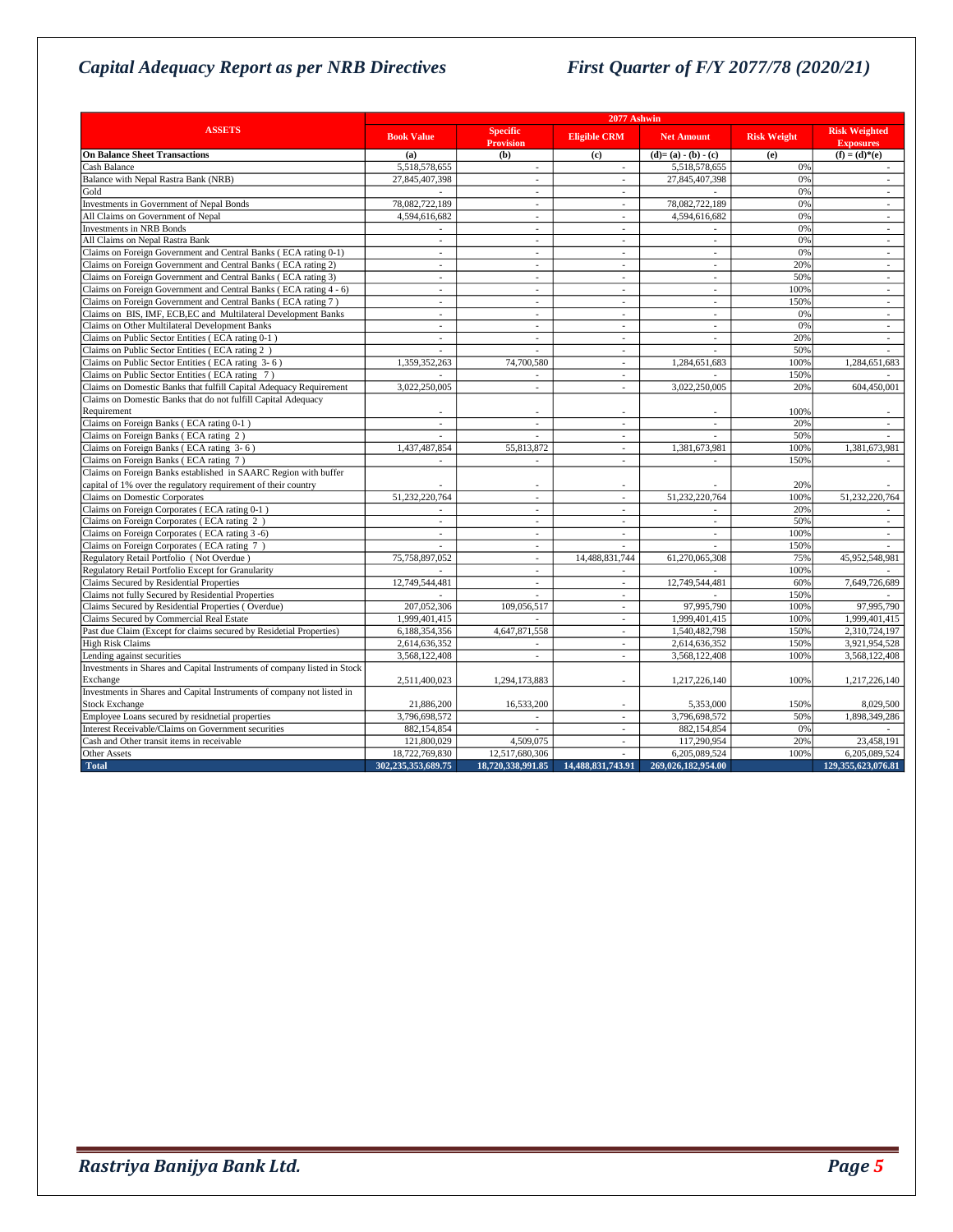|                                                                      | 2077 Ashwin              |                                     |                     |                   |                    |                                          |
|----------------------------------------------------------------------|--------------------------|-------------------------------------|---------------------|-------------------|--------------------|------------------------------------------|
| <b>ASSETS</b>                                                        | <b>Book Value</b>        | <b>Specific</b><br><b>Provision</b> | <b>Eligible CRM</b> | <b>Net Amount</b> | <b>Risk Weight</b> | <b>Risk Weighted</b><br><b>Exposures</b> |
| <b>Off Balance Sheet Transactions</b>                                | (a)                      | (b)                                 | (c)                 | $(d)=(a)-(b)-(c)$ | (e)                | $(f) = (d)*(e)$                          |
| <b>Revocable Commitments</b>                                         |                          | ٠                                   | $\sim$              |                   | 0%                 |                                          |
| <b>Bills Under Collection</b>                                        |                          |                                     |                     |                   | 0%                 |                                          |
| Forward Exchange Contract Liabilities                                |                          | ٠                                   | $\sim$              |                   | 10%                |                                          |
| LC Commitments with Original Maturity Upto 6 months- Domestic        |                          |                                     |                     |                   |                    |                                          |
| counterparty                                                         | 2,037,778,469            | $\overline{\phantom{a}}$            | 329,655,449         | 1,708,123,020     | 20%                | 341,624,604                              |
| -Foreign Counterparty (ECA 0-1)                                      |                          | ٠                                   |                     |                   | 20%                |                                          |
| -Foreign Counterparty (ECA 2)                                        | $\overline{\phantom{a}}$ | ٠                                   | $\sim$              |                   | 50%                |                                          |
| -Foreign Counterparty (ECA 3-6)                                      |                          |                                     |                     |                   | 100%               |                                          |
| -Foreign Counterparty (ECA 7)                                        | $\overline{\phantom{a}}$ |                                     | $\sim$              |                   | 150%               |                                          |
| LC Commitments with Original Maturity Over 6 months - Domestic       |                          |                                     |                     |                   |                    |                                          |
| counterparty                                                         |                          |                                     |                     |                   | 50%                |                                          |
| -Foreign Counterparty (ECA 0-1)                                      | $\overline{\phantom{a}}$ |                                     | $\sim$              |                   | 20%                |                                          |
| -Foreign Counterparty (ECA 2)                                        |                          |                                     | $\sim$              |                   | 50%                |                                          |
| -Foreign Counterparty (ECA 3-6)                                      |                          |                                     | $\sim$              |                   | 100%               |                                          |
| -Foreign Counterparty (ECA 7)                                        | $\overline{\phantom{a}}$ |                                     | $\sim$              | $\sim$            | 150%               | $\sim$                                   |
| Bid Bod, Performance Bond and Counter Guarantee                      |                          |                                     |                     |                   |                    |                                          |
| - Domestic Counterparty                                              | 4,691,417,704            | $\overline{\phantom{a}}$            | 289,805,648         | 4,401,612,056     | 50%                | 2.200.806.028                            |
| -Foreign Counterparty (ECA 0-1)                                      | $\overline{\phantom{a}}$ | $\overline{\phantom{a}}$            | $\blacksquare$      |                   | 20%                |                                          |
| -Foreign Counterparty (ECA 2)                                        |                          |                                     | $\blacksquare$      |                   | 50%                |                                          |
| -Foreign Counterparty (ECA 3-6)                                      | $\overline{a}$           | $\overline{a}$                      | $\sim$              |                   | 100%               |                                          |
| -Foreign Counterparty (ECA 7)                                        |                          |                                     |                     |                   | 150%               |                                          |
| <b>Underwritting Commitments</b>                                     |                          |                                     | $\sim$              |                   | 50%                |                                          |
| Lending of Banks Securities or Posting of Securities as Collateral   | $\overline{\phantom{a}}$ | $\overline{\phantom{a}}$            | $\sim$              | $\sim$            | 100%               |                                          |
| Repurchase agreements, assets sale with recourse                     |                          | $\overline{\phantom{a}}$            | $\sim$              |                   | 100%               |                                          |
| <b>Advance Payment Guarantee</b>                                     | 303,463,897              |                                     | $\omega$            | 303,463,897       | 100%               | 303,463,897                              |
| <b>Financial Guarantee</b>                                           | 324,521,121              |                                     | $\sim$              | 324,521,121       | 100%               | 324,521,121                              |
| Acceptances and Endorsements                                         |                          |                                     | $\sim$              |                   | 100%               |                                          |
| Unpaid Portion of Partly paid shares and securities                  |                          | ٠                                   | $\sim$              |                   | 100%               |                                          |
| Irrevocable Credit Commitments (short term)                          | 9,423,598,668            | ٠                                   | $\sim$              | 9,423,598,668     | 20%                | 1,884,719,734                            |
| Irrevocable Credit Commitments (long term)                           | 8,301,258,119            | $\overline{\phantom{a}}$            | $\sim$              | 8,301,258,119     | 50%                | 4,150,629,060                            |
| Claims on foreign bank incorporated in SAARC region operating with a |                          | ÷,                                  | $\sim$              |                   | 20%                |                                          |
| buffer of 1% above their respective regulatory capital requirement   |                          |                                     |                     |                   |                    |                                          |
| Other Contingent Liabilities                                         | 3,928,548,057            |                                     |                     | 3,928,548,057     | 100%               | 3,928,548,057                            |
| <b>Unpaid Guarantee Claims</b>                                       |                          |                                     |                     |                   | 200%               |                                          |
| Total                                                                | 29.010.586.034.37        | ×.                                  | 619,461,096.92      | 28.391.124.937.45 |                    | 13.134.312.500.00                        |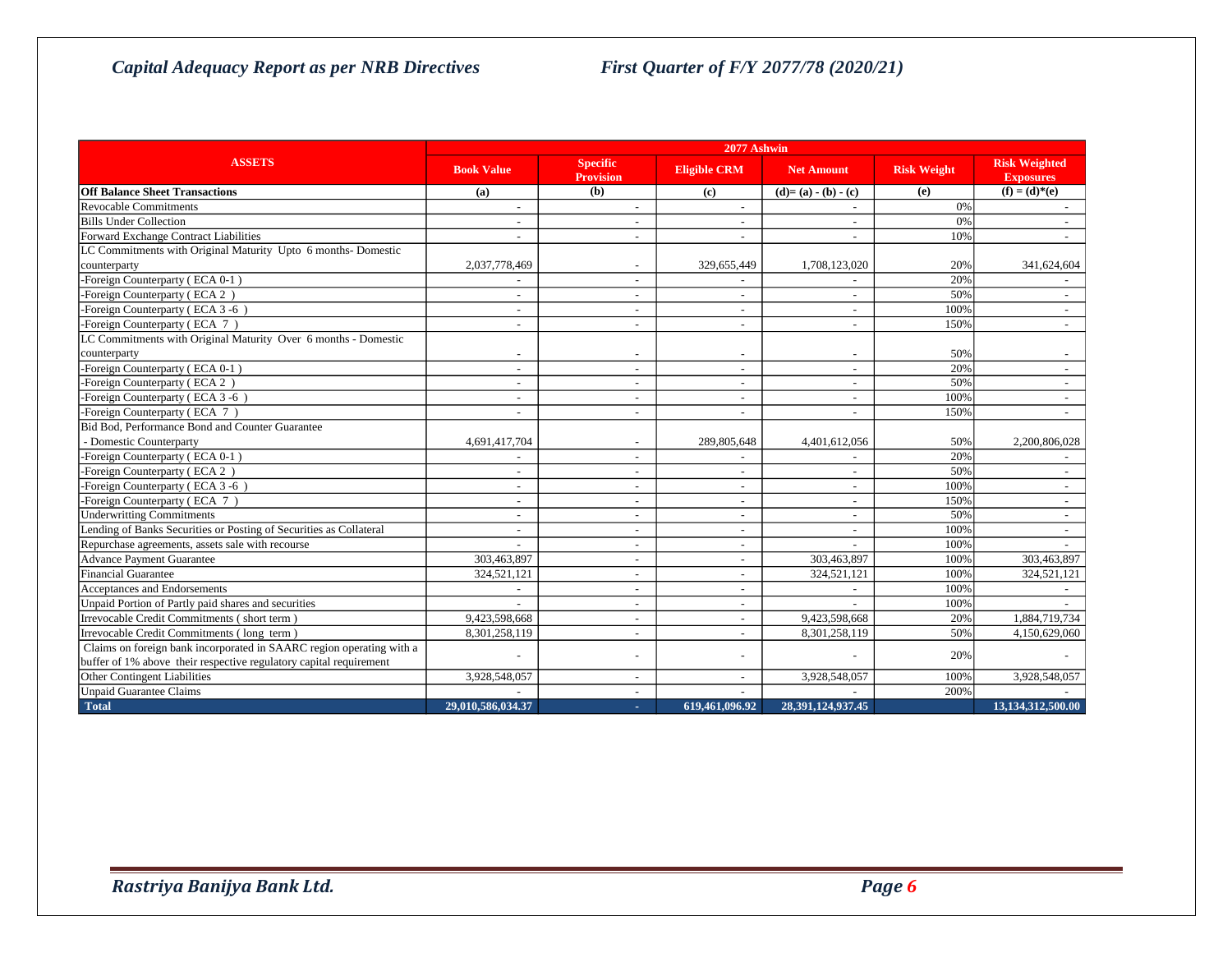| 7. Amount of NPA: | <b>Gross:</b> This Quarter | <b>Previous Quarter</b> | NPR 6,395,406,663<br>NPR 7,520,857,733 |
|-------------------|----------------------------|-------------------------|----------------------------------------|
| 8. NPA ratios:    | <b>Gross:</b> This Quarter |                         | $4.10\%$                               |
|                   |                            | <b>Previous Quarter</b> | $4.81\%$                               |

### **9. Movement of Loans and Advances:**

|              | <b>Classification of Loan</b> | 2077 Ashwin End    | 2077 Ashad End     | <b>Changes</b>        |
|--------------|-------------------------------|--------------------|--------------------|-----------------------|
|              |                               | <b>Gross</b>       | <b>Gross</b>       |                       |
| $\mathbf{A}$ | Pass Loan                     | 149,406,284,860    | 148,997,852,883    | 408,431,977.04        |
|              | Good loan                     | 149,242,697,649    | 147,549,060,559    | 1,693,637,090         |
|              | Watch List                    | 163,587,210        | 1,448,792,323      | (1,285,205,113)       |
| $\mathbf{B}$ | <b>NPA</b>                    | 6,395,406,663      | 7,520,857,733      | (1, 125, 451, 070.18) |
|              | Restructure/Reschedule Loan   | 458,912,026        | 120,383,397        | 338,528,629.32        |
|              | Substandard loan              | 351,112,285        | 945,064,411        | (593.952.126.87)      |
|              | Doubtful Loan                 | 1,060,389,529      | 1,825,249,355      | (764, 859, 825.77)    |
|              | Loss Loan                     | 4,524,992,822      | 4,630,160,569      | (105, 167, 746.86)    |
| $\mathbf C$  | <b>Total</b>                  | 155,801,691,522.34 | 156,518,710,615.47 | (717, 019, 093.13)    |

### **10. Write off of Loans & Interest suspense:**

10.1. Bank has not written off any loan during this quarter.

### 10.2. Balance of Interest suspense account as on this quarter end is NPR.10,874,787,306.41

| <b>Particulars</b> | 2077 Ashwin Endl  | 2077 Ashad Endl   | <b>Changes</b>   |
|--------------------|-------------------|-------------------|------------------|
| Interest Suspense  | 10,874,787,306.41 | 11,350,308,463.86 | (475,521,157,45) |

### **11. Movement in Loan Loss Provisions:**

Loan Loss Provision as on quarter end is NPR 6,745,811,607

It has been increased by NPR 17,043,604 in this quarter as compared to previous quarter.

| <b>Particil</b>       | דמו     | -<br>ימי     | ланг     |
|-----------------------|---------|--------------|----------|
| Total Loan            | . 1.607 | .728.768.002 | $+3.604$ |
| <b>LOSS DIOVISION</b> | 45      | v.           | 1.043    |

# **12. Segregation of investment portfolio into Held for trading, Held to maturity and Available for sale category:**

All the investments are classified as held to maturity category except shares and debentures in Financial Institutions and organized bodies which are categorized as available for sale.

### **13. Internal Capital Adequacy Assessment Process (ICAAP) Policy:**

Bank has formulated ICAAP Policy, 2015 in compliance to Nepal Rastra Bank's Internal Capital Adequacy Assessment Process (ICAAP) Guidelines 2012 (updated 2013), in order to provide a framework for ensuring setting up of systematic Internal Capital Adequacy Assessment Process of the Bank. The Bank firmly believes that capital of the bank is a cushion that protects the depositors and other stakeholders in case of any adverse eventuality. The capital of the bank should be linked to the level of risk of loss that the bank faces. Thus, capital buffers should be placed for all the material risks rather than mere Credit, Market and Operational risk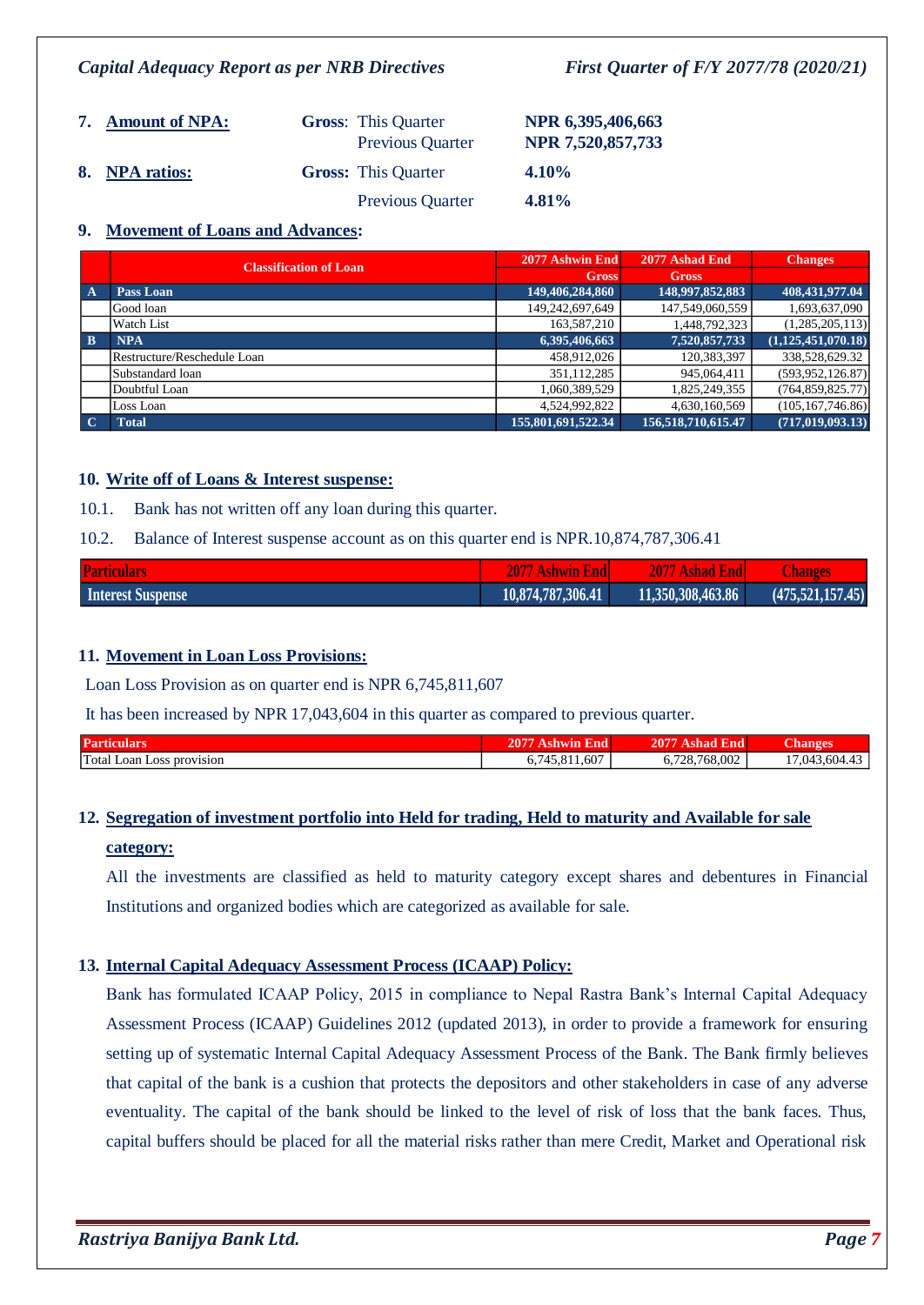as specified by the Pillar -1 of the Capital Adequacy Framework under the Basel III norms. RBBL hopes that the "ICAAP Policy 2015" will lay a foundation stone in measurement and monitoring of Economic Capital of the bank. Besides, the bank is committed to ensure that sufficient capital is always maintained to cover up for the risk of losses arising from all the material risks.

Major areas of coverage of ICAAP Policy of the Bank are Board and Senior Management Oversight, Sound Capital Assessment, Comprehensive assessment of risks, Stress Testing, Monitoring and Reporting and Internal Control and Review.

### **14. Risk Management System:**

The Bank is fully owned by the Government of Nepal. The Capitalization Plan of the bank has been successfully implemented increasing its capital base. The Board of Directors and the Management of the Bank are responsible for implementing and strengthening Risk Management Systems.

### **Credit Risk Management System:**

- Risk Management Committee, Central Credit Committee chaired by CEO, DGM level Credit Committee, Credit Committee at Department level, Regional Office Credit Committee, Branch Office Credit Committee and Credit Chief are responsible at different level to identify and implement tools to mitigate credit risk.
- Credit is approved, disbursed, monitored and reviewed following credit approval, disbursement, monitoring and review procedures described in the "Credit Manual 2060"(as amended 2014) and internal circular issued by the management from time to time.
- Risk Management Committee and Loan Recovery and Debt Restructuring Committee are responsible to identify large and problematic loans and to recovery write off of such loan.
- Credit concentration is monitored periodically and the bank bears a highly diverse credit portfolio with large number of borrowers.
- The responsibility for review of investment on half yearly basis has been vested to Internal Audit Department by the Treasury and Investment Manual of the Bank. The investment review report is submitted to Nepal Rastra Bank and Treasury Department by the Internal Audit Department on half yearly basis.

### **Market Risk Management Systems:**

The Bank uses the liquidity table and gap analysis for management of market risk. The Bank has its own Investment and Treasury Operations Manual as a guiding document for the management of market risk. Assets and Liabilities Committee (ALCO) has been established to review the interest rate exposures at periodic